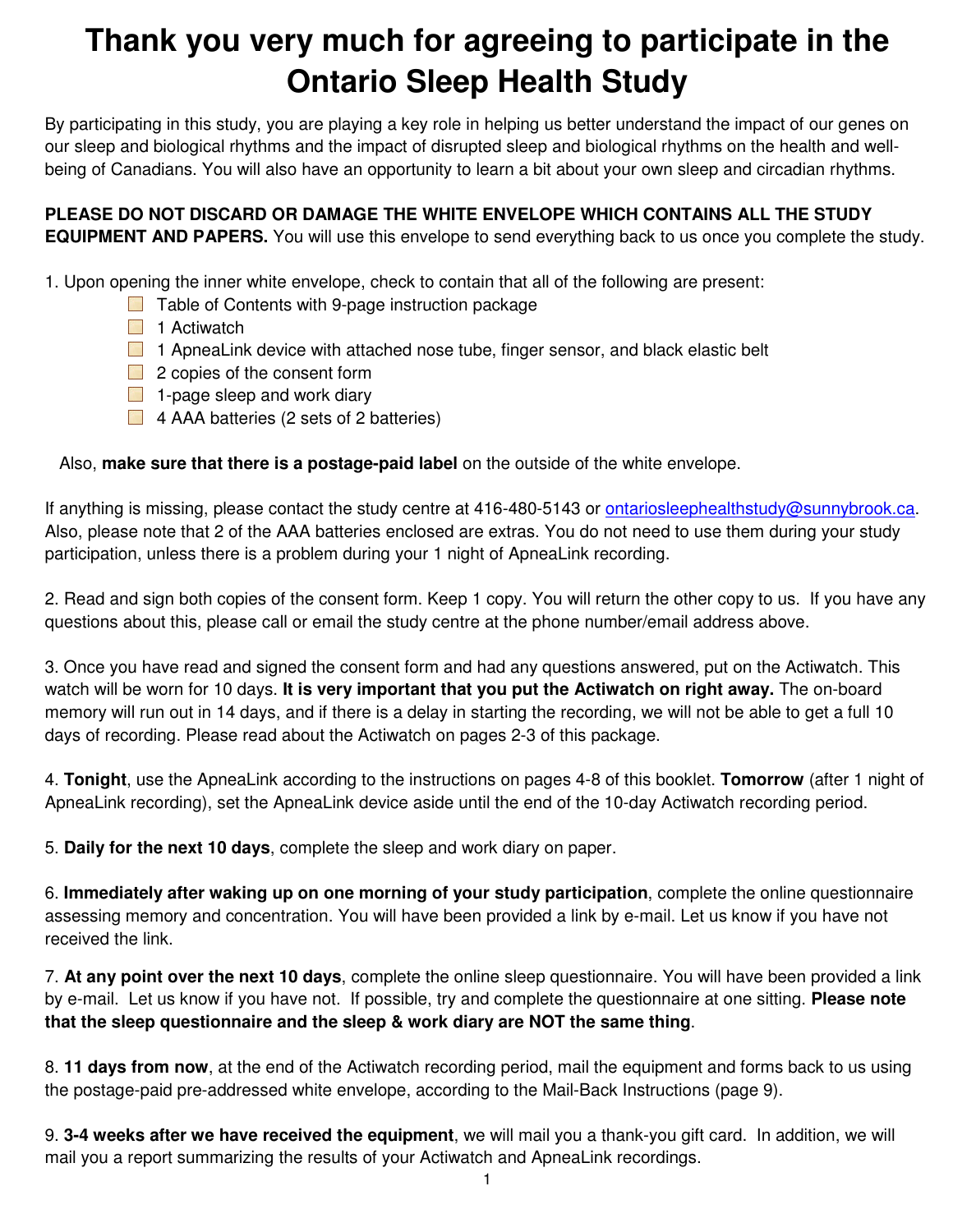## **Ontario Sleep Health Study Actiwatch Instructions**

## **1. WHAT IS THE ACTIWATCH?**

The Actiwatch is a medical device that records motion and light. It provides information about your general activity, sleep schedule, naps and wake episodes, and information about your sleep quantity and quality. It is not a GPS tracking device, it does not record heart rate, and it does not provide information about the specific activity you are engaging in at any given time.



## **2. WHAT DO I DO WITH THE ACTIWATCH?**

**As soon as you receive the Actiwatch in the mail, place it on your non-dominant wrist and secure it snugly.** If you are right handed, put it on your left wrist. If you are left-handed, put it on your right wrist. Once you put it on, keep it on 24 hours a day for 10 full days, even when you are sleeping. **Do not change your daily routines - we want to measure the way you usually sleep.** 

**It is very important that you put the watch on right away.** The on-board memory will run out in 14 days, and if there is a delay in starting the recording, we will not be able to get a full 10 days of recording.

 **Please press and hold the marker button (left of the watch face) for 3 seconds when: 1. You are about to fall asleep. 2. You wake up with no more intention to sleep.**  Applies to both long sleep periods and naps

## **NOTE: If you wake up in the middle of the night, you do NOT need to press the marker button.**

**The Actiwatch is water resistant.** You can wear it when you shower. However, if you go swimming or take a bath, please take off the Actiwatch beforehand. You can put it back on once you are no longer swimming/bathing.

**If you must remove the Actiwatch for any reason**, please record the date and time you take the Actiwatch off and put it back on the provided sleep diary.

**Please try to take care of the Actiwatch as the device and the data it is collecting are very valuable to us. Please do not plug the Actiwatch into any electrical or computer cords.** 

## **3. WHAT IF THE ACTIWATCH GETS DIRTY?**

The Actiwatch may be cleaned with a soft cloth moistened in detergent and water to remove dirt and stains. Do not use abrasives or alcohol as they may damage the device.

## **4. WHAT DO I DO AT THE END OF THE RECORDING PERIOD?**

After you have worn the Actiwatch for 10 full days or 14 days after you receive the Actiwatch (whichever comes first), please remove the Actiwatch and mail it back to Sunnybrook, along with the ApneaLink, consent form, and sleep and work diary, using the postage-paid white envelope.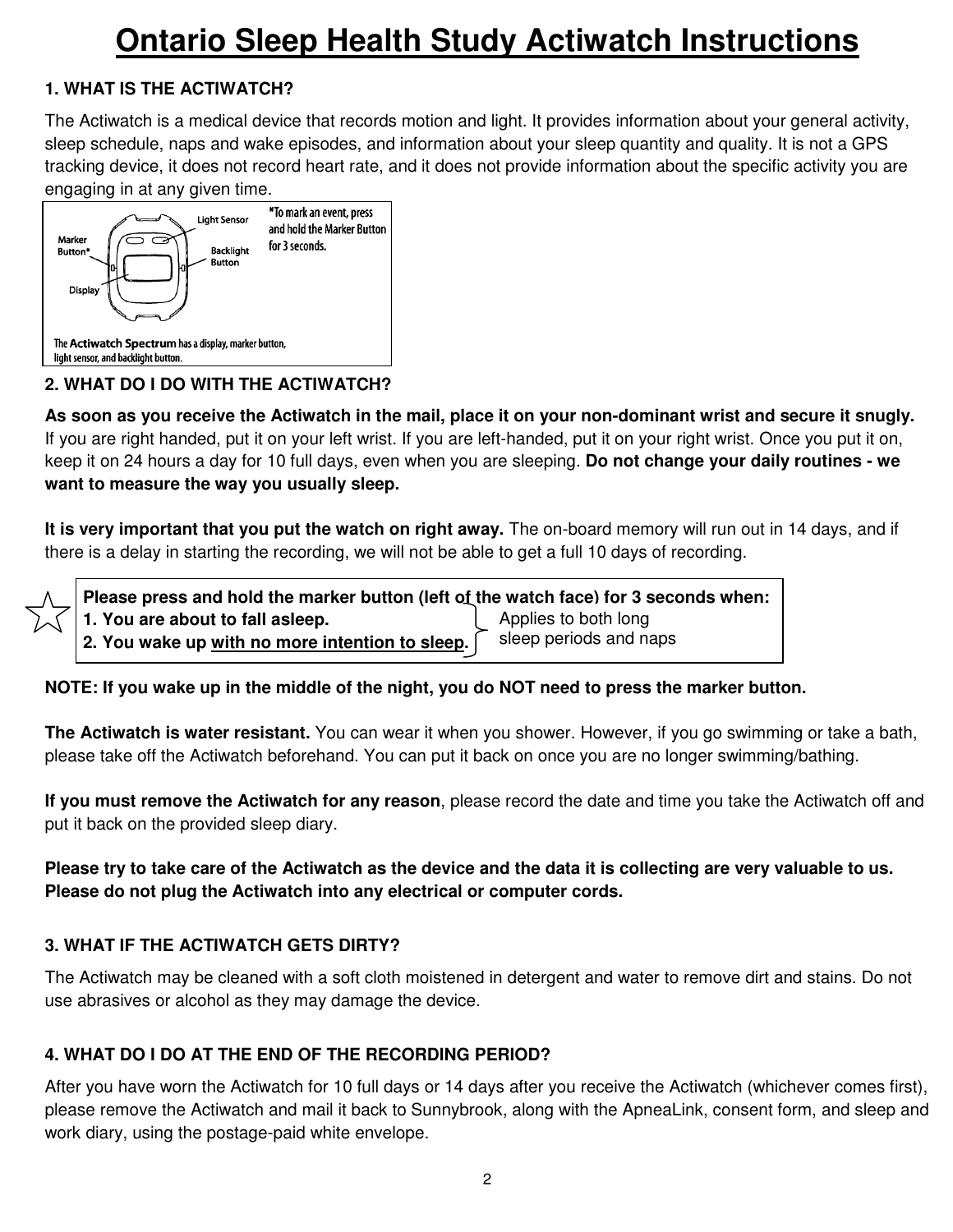## **WHAT IS THE MEANING OF THE ACTIWATCH DISPLAY?**



(or blank screen)

device is in sleep mode. Remove the Actiwatch and mail it back according to the enclosed instructions.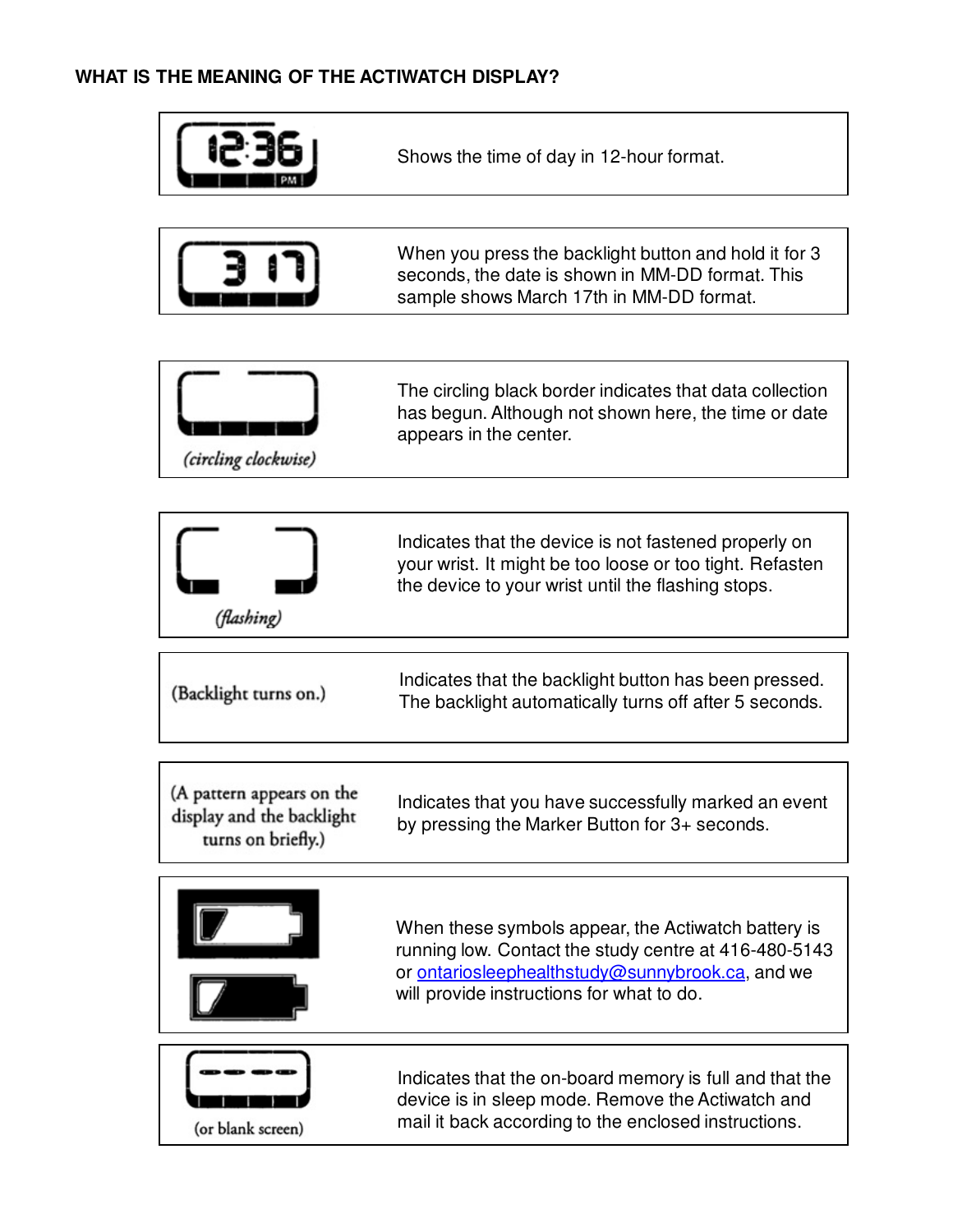# **Ontario Sleep Health Study ApneaLink Instructions**

## **APNEALINK INSTRUCTIONS**

The ApneaLink is a medical device that records your breathing and blood oxygen levels during the night. Please read these instructions carefully. Before you put on the device, please watch the instructional video which can be found in the "For Participants" section of the Ontario Sleep Health Study website at http://sunnybrook.ca/research/content/?page=sri-proj-ontario-sleep-health-study-participate.

#### **Please note:**

- 1) **Don't** turn on the device until you are ready to test.
- 2) **Do** go through your regular evening and bedtime routines to ensure you get a normal night's sleep.
- 3) **Do** use the ApneaLink on the first night after you receive this package.
- 4) **Do** wear the ApneaLink over pajamas or nightshirts to avoid any discomfort from the belt.

#### **1. Examine the contents of the package**

The package should contain the ApneaLink device with sensors attached. The contents should include:

A. The ApneaLink Air recorder (1), a dark blue effort sensor (2), and a grey belt clip (4) attached to a black elastic Velcro belt (3)

- B. A finger oxygen sensor (7) connected to grey belt clip (4)
- C. A new clear plastic nose tube (8)
- D. 4 AAA batteries (2 sets of 2 batteries)



Contact us at ontariosleephealthstudy@sunnybrook.ca or 416-480-5143 if anything is missing.

**2. Open the back of the ApneaLink Air recorder and put 2 AAA batteries inside.** The + charge of the battery on the top should face to the right, and the + charge of the battery on the bottom should face to the left.

#### **3. Wrap black elastic belt around chest**

Stand in front of a mirror. With the ApneaLink device in front, slip the belt over your head. If the belt doesn't slip over your head and shoulders, loosen the Velcro on the left side. Position the black elastic belt around your chest and over sleepwear, as shown. Re-fasten Velcro so that the belt is snug but not uncomfortable over your chest.



#### **Please note:**

1) The elastic belt should not be twisted.

2) The belt is secure enough if the recorder and effort sensor stay in place while you are standing.

3) The belt should be positioned right below the armpits. **For women, the belt should be worn above the breasts.**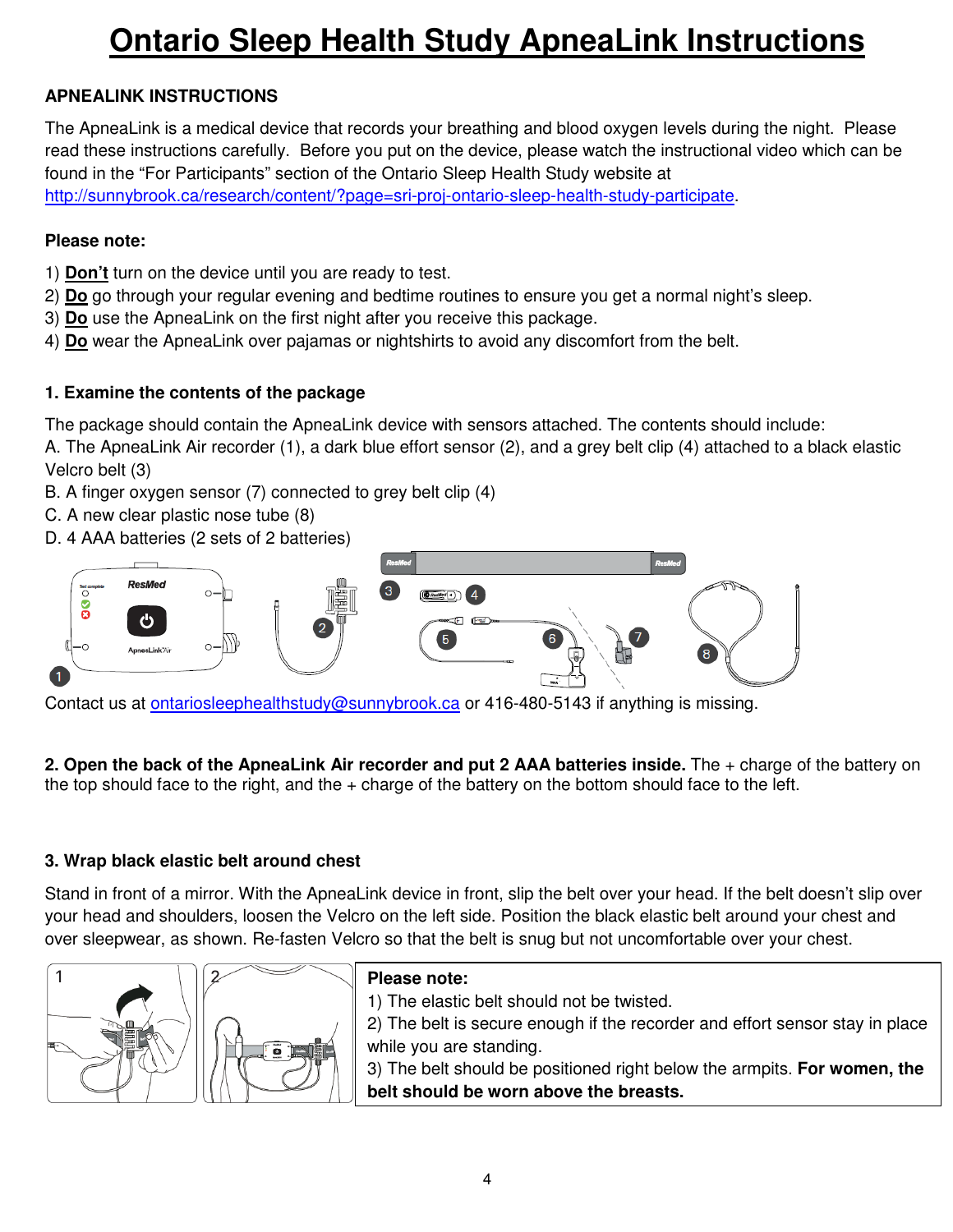#### **4. Apply clear plastic nose tube**

- A. With prongs pointing towards your face, insert nose tube with one prong in each nostril, as shown. Ensure that the ends point towards your face in a slightly downward direction (figure 1 below).
- B. Wrap clear plastic tubing so that it goes behind your ears and down your neck. **Do not** wrap the tubing around the back of your head (figure 2).
- C. Adjust slider so that the loop fits securely and comfortably under your chin (figure 3).

#### **Please note:**

1) If the prongs don't stay in your nose, you can use medical tape or Band-aids on your cheeks to hold them in place.



#### **5. Apply finger sensor**

Slip the finger sensor over the index finger (i.e. the finger next to your thumb) of your non-dominant hand. If this finger is uncomfortable for you, you may change it to any other finger or to your other hand.

#### **Please note:**

1) When on, there is a red light on the inside of the finger sensor. This is normal and does not indicate a problem.



#### **6. Turn the device on and go to sleep**

Just before you lie down to sleep, press and hold the large power button in the middle of the ApneaLink device for about 3 seconds. After 3 seconds, you will notice that the power button has turned to green. As soon as you see the power button turn to green, take your finger off the power button. You should slowly see the other 3 lights turn to green (this can take up to 20 seconds).

**If any of the lights are red instead of green**, the ApneaLink device is not getting a good signal from that particular sensor. The light on the left is for the nose plug, the light on the top right is for the finger sensor, and the light on the bottom right is for the effort sensor. Adjust the sensor and/or the connection to the ApneaLink until the light becomes green. If the red light continues, set the ApneaLink device aside and call 416-480-5143 or email ontariosleephealthstudy@sunnybrook.ca. You will get further instructions from the study coordinator in the morning.

## **Please note:**

1) If you wake up during the night, **do not** turn the device off unless you **do not** plan to go back to sleep.

2) **If you have to use the restroom during the night**, please remove the finger sensor ONLY. Put the sensor back on when you return to bed. The three green lights should be on when you go back to bed.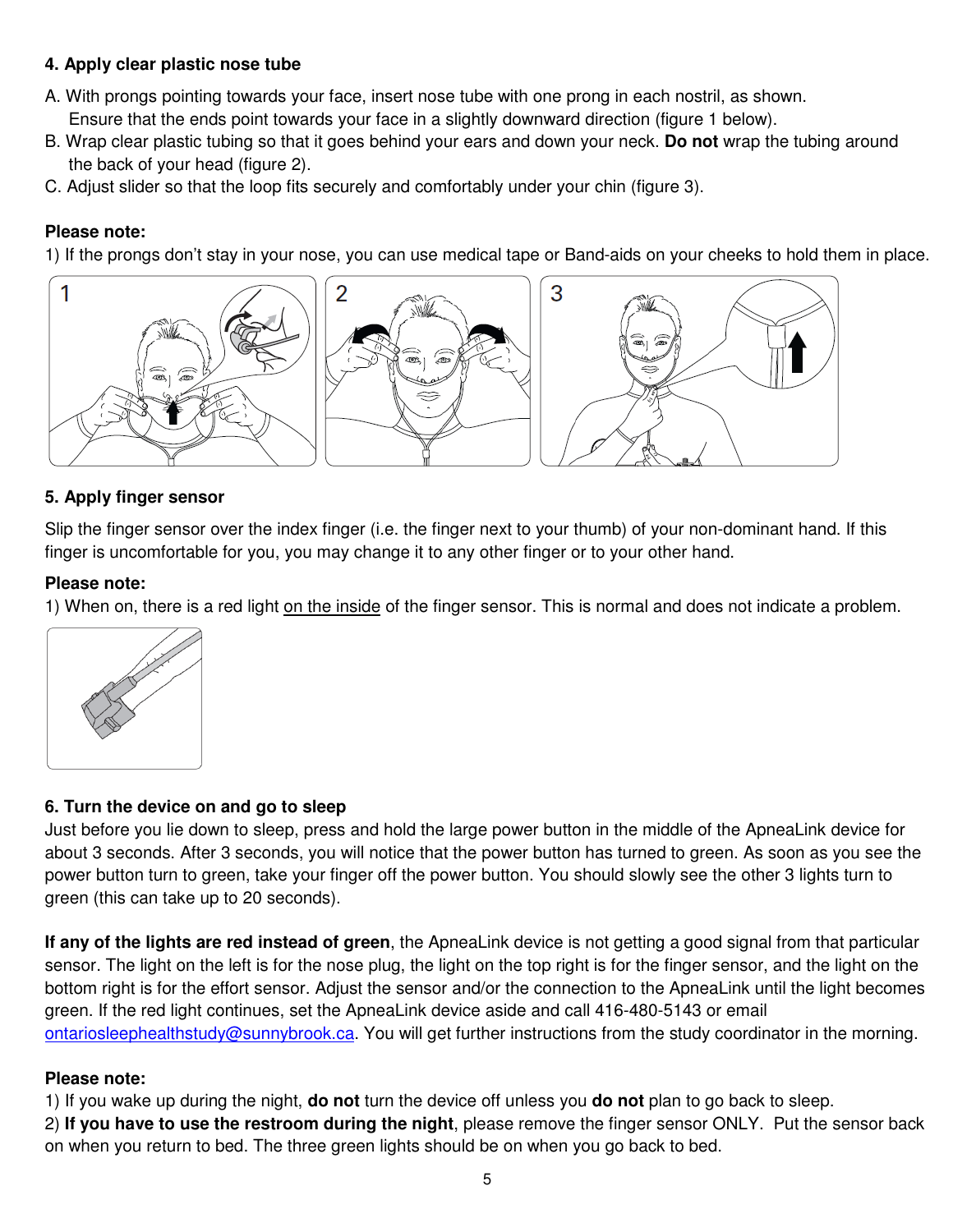## **7. Check that the test is completed and turn off the ApneaLink device**

A) When you wake up in the morning, press and hold the power button for three seconds (figure 1). B) Make sure that the test complete indicator light (top left) is green (figure 2). This means that the test completed properly. If the test indicator light is red, replace the batteries and redo the test that night. C) Press and hold the power button for three more seconds to turn off the device (figure 3).

#### **Please note:**

Once you have turned off the ApneaLink device, **do not** disconnect anything. **Do not** attempt to clean the unit. Set the device aside until the end of the 10-day Actiwatch recording period.



#### **8. What to do with used batteries after you turn off the ApneaLink device**

Once you have completed the ApneaLink test and turned off the device, you can either (a) leave the used batteries inside the device, (b) take out the used batteries and recycle them, OR (c) take out the used batteries, label them as "used", and send them back to us to be recycled. **Please do not send back used batteries without labelling them as "used."**

Please send back any unused batteries at the end of your 10-day Actiwatch recording.

## **9. At the end of the 10-day Actiwatch recording period**

Once you have completed your 1 night of ApneaLink recording and 10 days of Actiwatch recording, put all Apnealink and Actiwatch equipment, your consent form, unused batteries, and completed sleep and work diary into the envelope pre-paid and pre-addressed to Sunnybrook Health Sciences Centre. Mail back to the study centre using this envelope.

## **10. After your participation**

Once we receive the ApneaLink and Actiwatch back from you, we will mail you a gift card as a thank you for your participation. We will also mail you a report summarizing the results of your ApneaLink recording.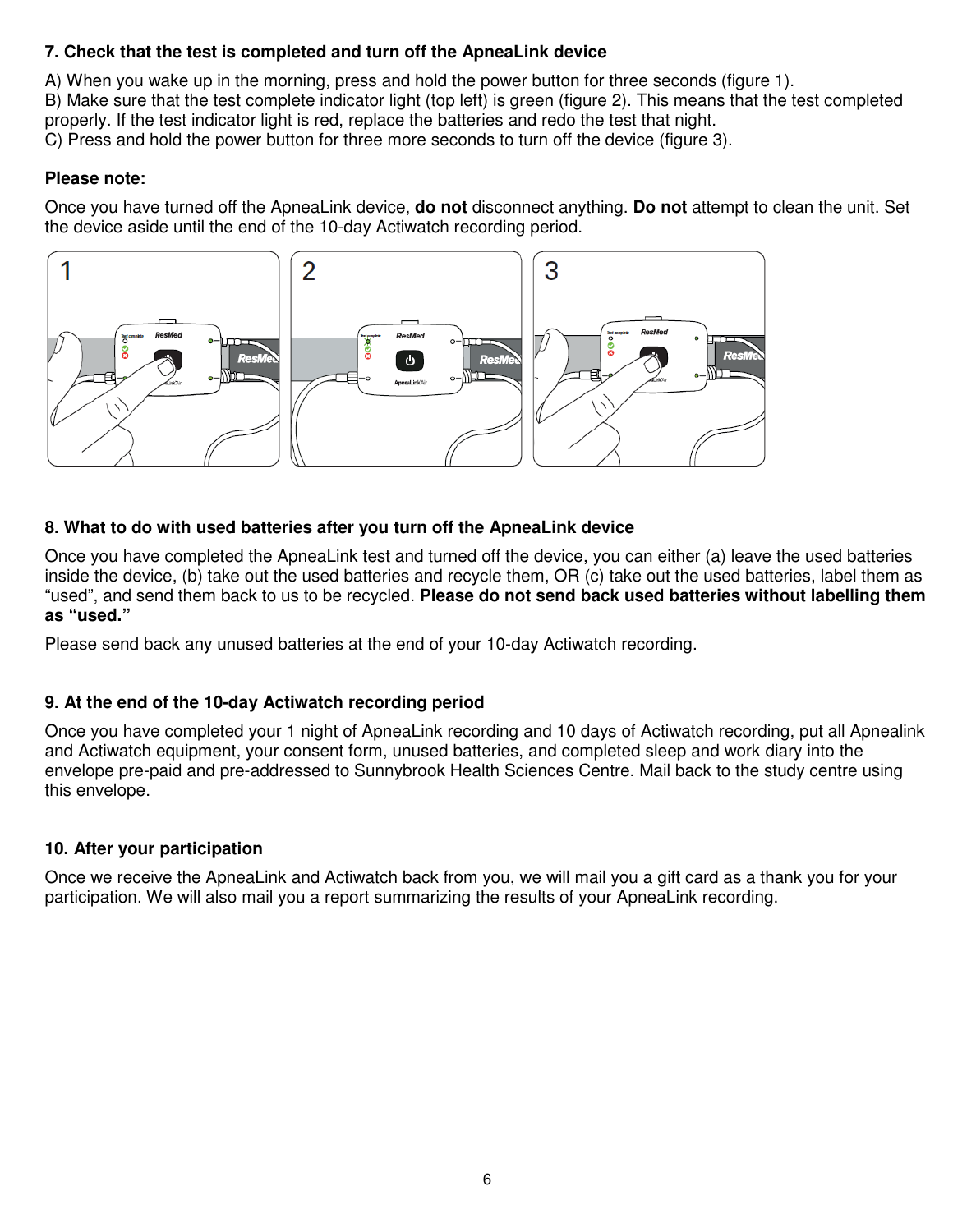## **Ontario Sleep Health Study ApneaLink Troubleshooting Page**

## **1. Before I start testing, what should I do if one of the cords is not plugged into the ApneaLink device?**

If a cord is detached, plug it back into the ApneaLink device. The finger sensor plugs into the top right of the device. The effort sensor on the elastic belt plugs into the bottom right of the device. The nose tube plugs into the bottom left of the device. Refer to the ApneaLink diagram below.



## **2. What should I do if one or two lights are red when I start the testing?**

If any of the lights are red instead of green, the ApneaLink device is not getting a good signal from that particular sensor. Adjust the sensor and/or the connection to the ApneaLink until the light becomes green.

If this does not fix the problem, replace the batteries using the enclosed extra AAA batteries. If the green light still does not turn on, take off all the equipment and call the study office at 416-480-5143 or email ontariosleephealthstudy@sunnybrook.ca. The study coordinator will provide instructions in the morning for what you should do.

## **3. What should I do if all the lights (including the test complete indicator light) are red and blinking when I try to start the testing?**

The device is faulty and cannot be used. Please contact us right away (416-480-5143 or ontariosleephealthstudy@sunnybrook.ca), and we will provide instructions for what to do.

## **4. What can I do if the black elastic belt won't stay in place?**

Undo the Velcro on the left side of the belt and readjust until it fits more securely.

## **5. The nose tube and/or the finger sensor will not stay in place. What can I do?**

You may add Band-aids or medical tape to keep the nose tube/finger sensor in place.

#### **6. What can I do if the finger sensor becomes uncomfortable during the night?**  You may change to any other finger or simply switch hands.

## **7. Do I turn off the device if I happen to wake up during the night?**

No. Do not turn off the device unless you are sure that you will not be going back to sleep.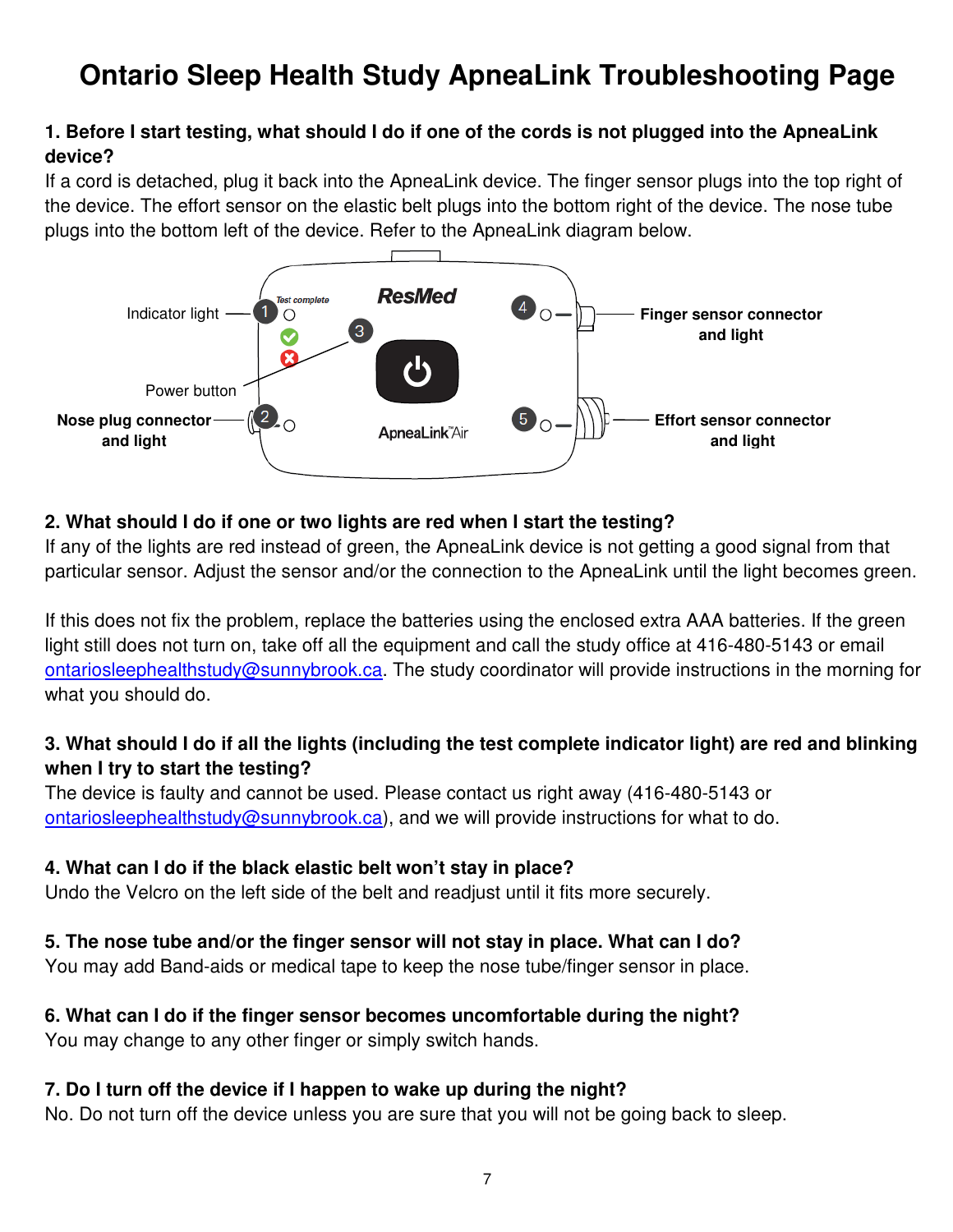## **8. What do I do with the equipment if I need to use the restroom or wash my hands during the night?**

Please remove only the finger sensor and put it back on as soon as you are finished. When you return to bed, check that everything is still in the right place - especially the tube under your nose and the finger sensor. Also, check that the three lights for the three sensors are still green.

## **9. One or more of the sensor lights is red and blinking when I wake up in the morning. What should I do?**

If the effort sensor light is red and blinking, it means that the effort sensor became disconnected during the night. Test a second night with the included extra AAA batteries.

If the finger sensor light and/or the nose plug sensor light is red and blinking, check to see if the test completed by pressing the power button for three seconds. If the test complete indicator light is green, the test was successful. If the test complete indicator light is red, test a second night with the included extra AAA batteries.

## **10. After I wake up and press the power button to see if the test completed, the test indicator light is red. What should I do?**

It means that the device did not collect enough data during the night. Replace the batteries and redo the test that night.

## **11. After I wake up and press the power button to see if the test completed, the test indicator light does not turn on. What should I do?**

It means that the batteries ran out during the night. Replace the batteries and redo the test that night.